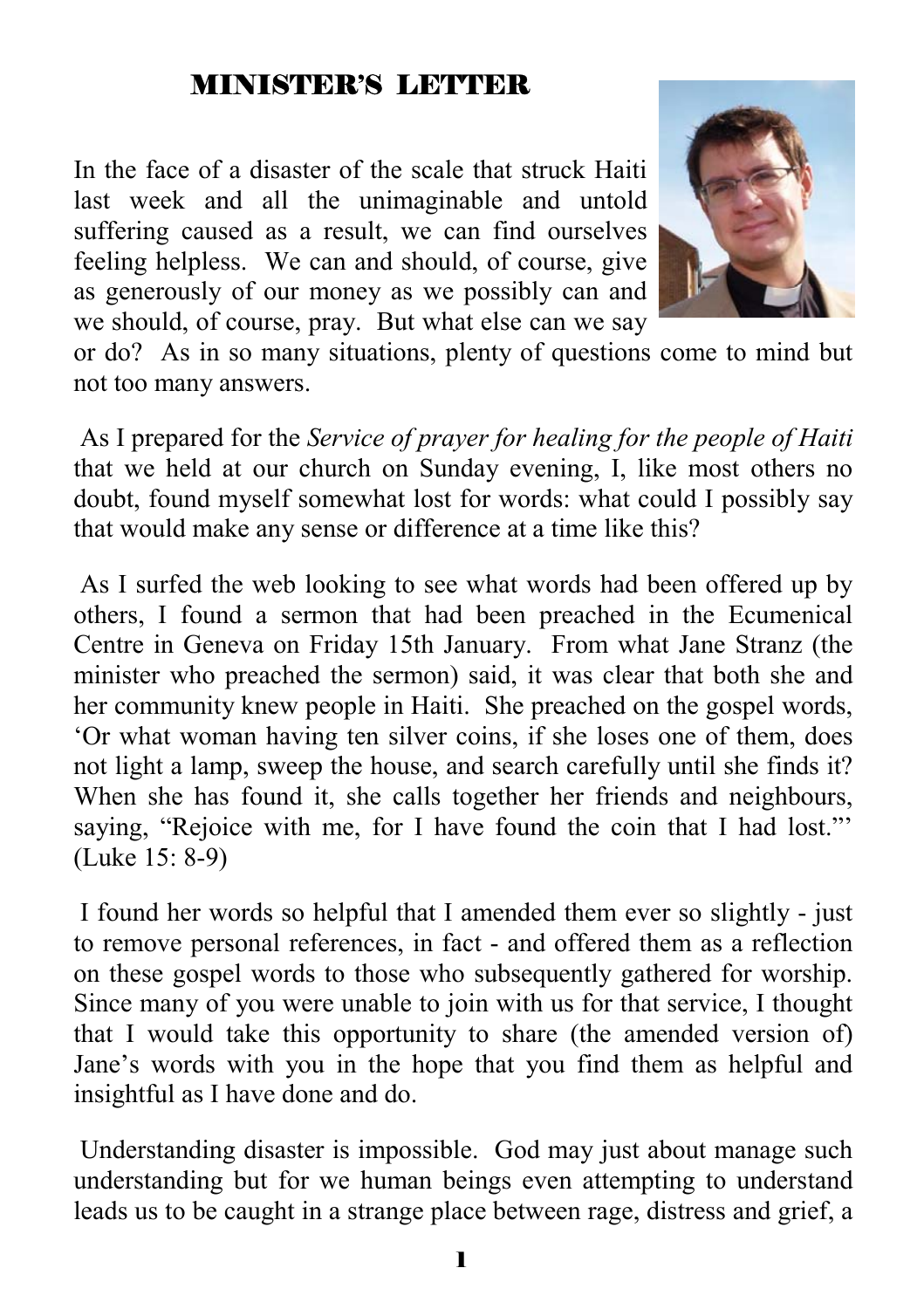place where there are few words, a lot of doubt and an emptiness of feeling, a lostness. There is no easy way through these powerful feelings.

As we face the disaster of the earthquake in Haiti, as we ask "Why O Lord?" our lamentations and questions have as much to do with the preexisting abject poverty of so many of the people of Haiti as they have to do with the reasons for natural disaster. Haiti was in need of an earthquake of justice and mercy. Not this. The poorest are always disproportionately affected by natural disasters. So much precious, beautiful human life and intelligence lost in the dust and rubble - so much risk of disease as the living receive basic treatment outdoors next to the dead. So much to do … so much chaos… And just how long do people continue to hope for news of family and loved ones, colleagues, aid workers? Even as we give thanks that some people - children, women and men - have miraculously been found in the rubble, we know also of tragic news.

How many 100s, 1000s, 10,000s, 100,000s? Each precious and loved by someone and by God. Lost.

Understanding disaster is impossible. Yet God does just about manage such understanding. And God's understanding begins with a broom and a lamp. Jesus offers us a powerful image in Luke's gospel of God bringing light and sweeping in the dust, searching and searching until that which is lost is found. It is a beautiful picture, a feminine picture, speaking of the compassion and effort of a loving God for those who are lost in whatever way - those lost in fear and grief for news of loved ones; those lost in the dust of resignation, rage or distress; those lost in real dust and rubble; those lost in a nearly destroyed civil society.

This parable of grace can speak to all of us faced with lostness, it speaks of a God taking very practical action - a broom, a light, some hard work to restore and redeem that which is lost. Very ordinary and necessary practical work, work often done by the least valued in our societies; migrant workers, women. God's hands get dirty in this painstaking work. This dusty work speaks to us as we seek to support and mobilise the practical action and commitment of our churches and their aid agencies in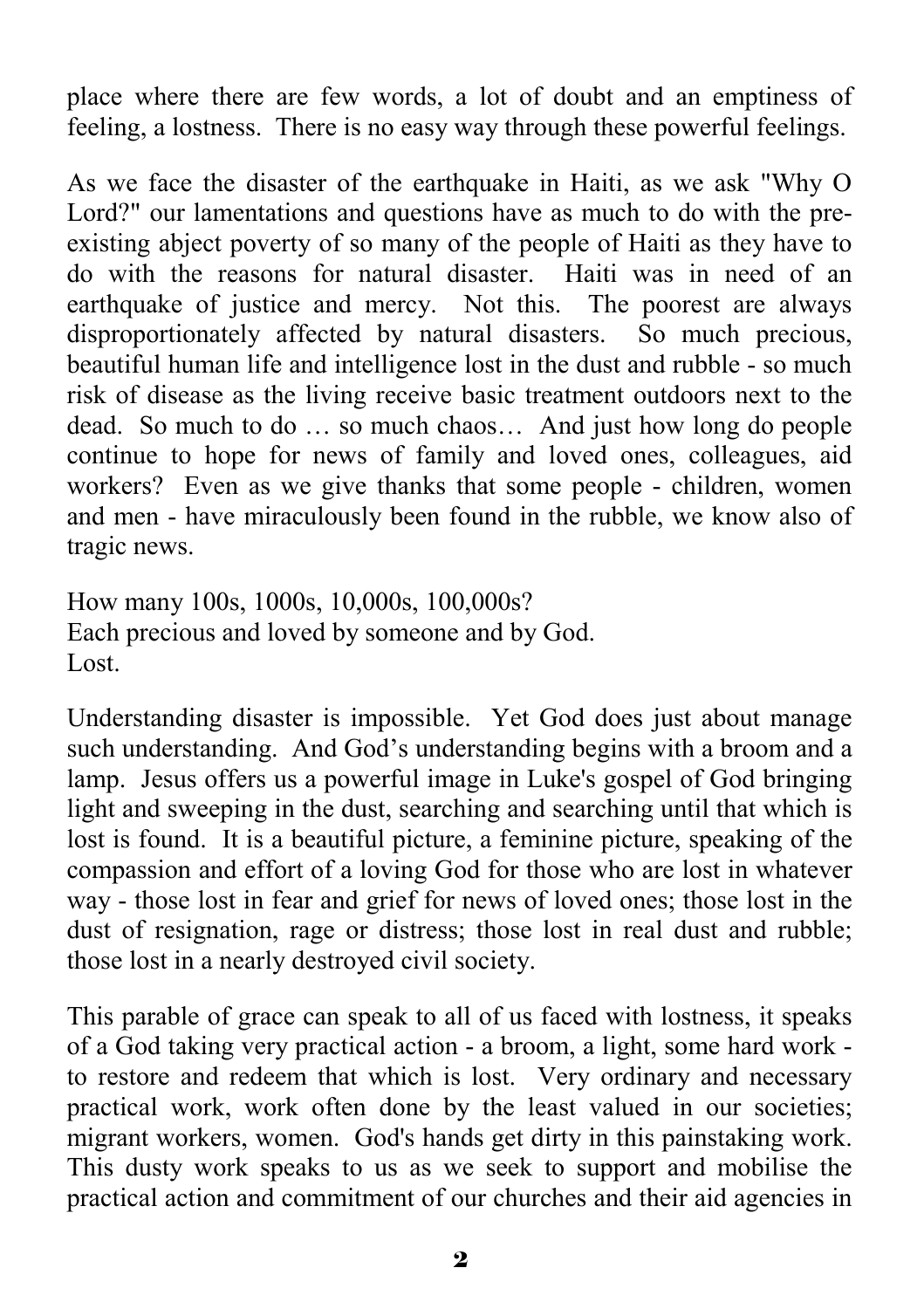Haiti. It speaks also of the work that lies in the years ahead to rebuild Haiti in so many ways.

Understanding disaster is impossible. Yet God calls us to take up broom and lamp and bear witness to the love and compassion of Christ in all situations. In a world facing so many disasters, both natural and human in origin, let us pray that God will continue to come in grace with lamp and broom to redeem our lostness and grief, and search out the lost coin of global and local solidarity.

(You can read Jane's original sermon at http://stranzblog.blogspot.com/2010/01/sweeping-in-dust-praying-andacting-for.html)

 I leave you with a prayer that was also offered at the service in Geneva and pray that we might make it our own.

> *Loving God of creation, at this time of devastation when the damage is unimaginable, and the suffering seems overwhelming, remind us that every person affected is loved, honoured and precious in your sight. We remember all those who have been hurt; all who have lost their homes, livelihoods and loved ones. Work through us to bring healing to broken and distorted lives, peace to those who have been thrown into despair, light to those in darkness, and hope to those who fear. We ask this in the name of Jesus in whom all life and grace is found.*

> > With every blessing,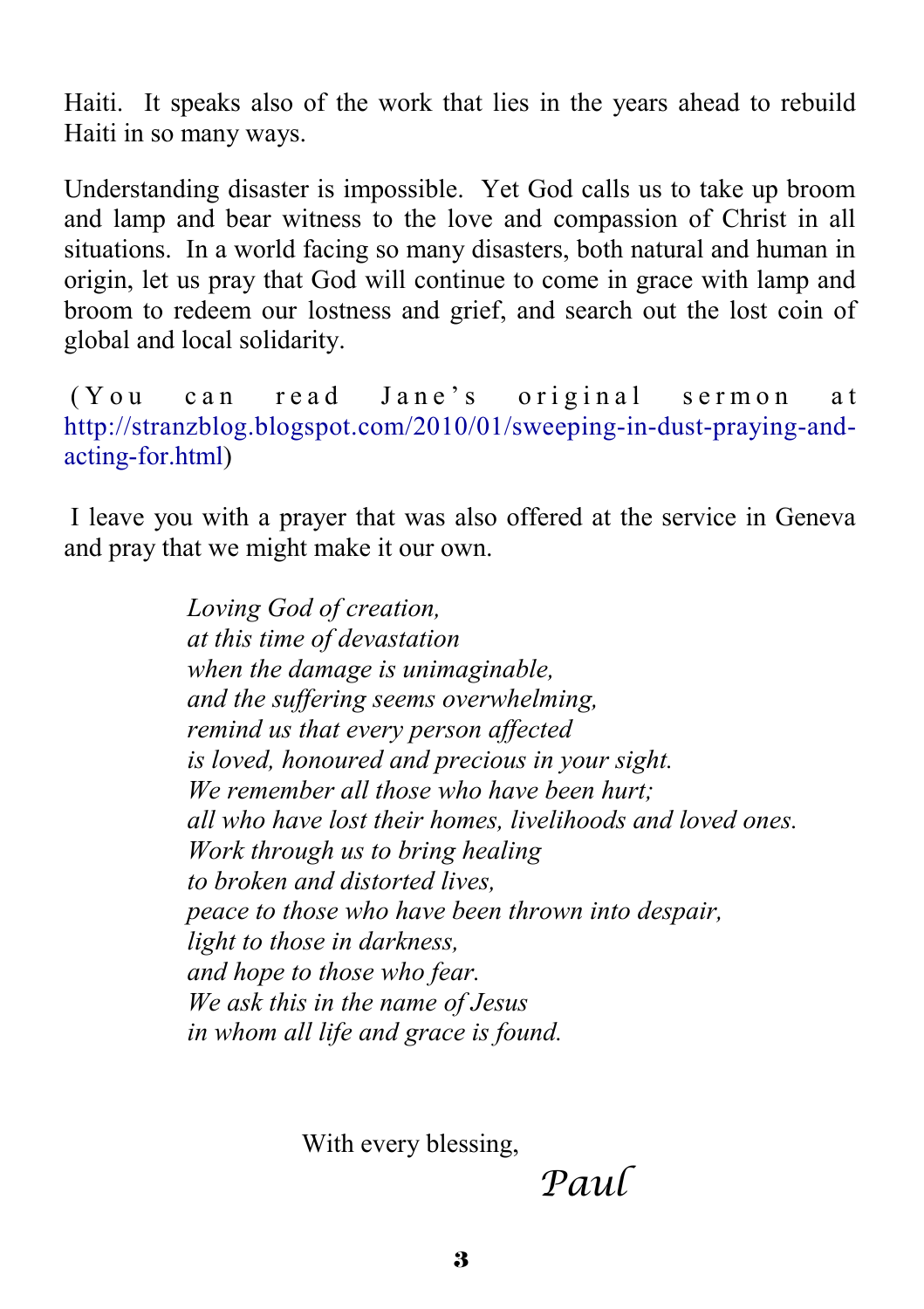# A WARNING FOR DRIVERS

Just last weekend on Friday night we parked in a public car park. As we drove away I noticed a sticker on the rear window of the car. When I took it off after I got home, it was a receipt for petrol. Luckily my friend told me not to stop as it could be someone waiting for me to get out of the car. Then we received this email yesterday.

#### WARNING FROM POLICE FOR BOTH WOMEN AND MEN, BEWARE OF PAPER ON THE BACK WINDOW OF YOUR VEHICLE - NEW WAY TO DO CARJACKINGS (NOT A JOKE)

Heads up everyone! Please, keep this circulating .. You walk across the car park, unlock your car and get inside. You start the engine put it into Reverse.

When you look into the rear view mirror to back out of your space, you notice a piece of paper stuck to the middle of the rear window. So, you stop and jump out of your car to remove that paper (or whatever it is) that is obstructing your view.

When you reach the back of your car, that is when the carjackers appear out of nowhere, jump into your car and take off. They practically run you over as they speed off in your car.

And guess what, ladies? I bet your purse is still in the car.

So now the carjacker has your car, your home address, your money, and your keys. Your home and your whole identity are now compromised!

 BEWARE OF THIS NEW SCHEME THAT IS NOW BEING USED If you see a piece of paper stuck to your back window, lock your doors and just drive away.

Remove the paper later. And be thankful that you read this. Please pass on this information to friends and family.

*Courtesy of Ruxley Star – December 2009*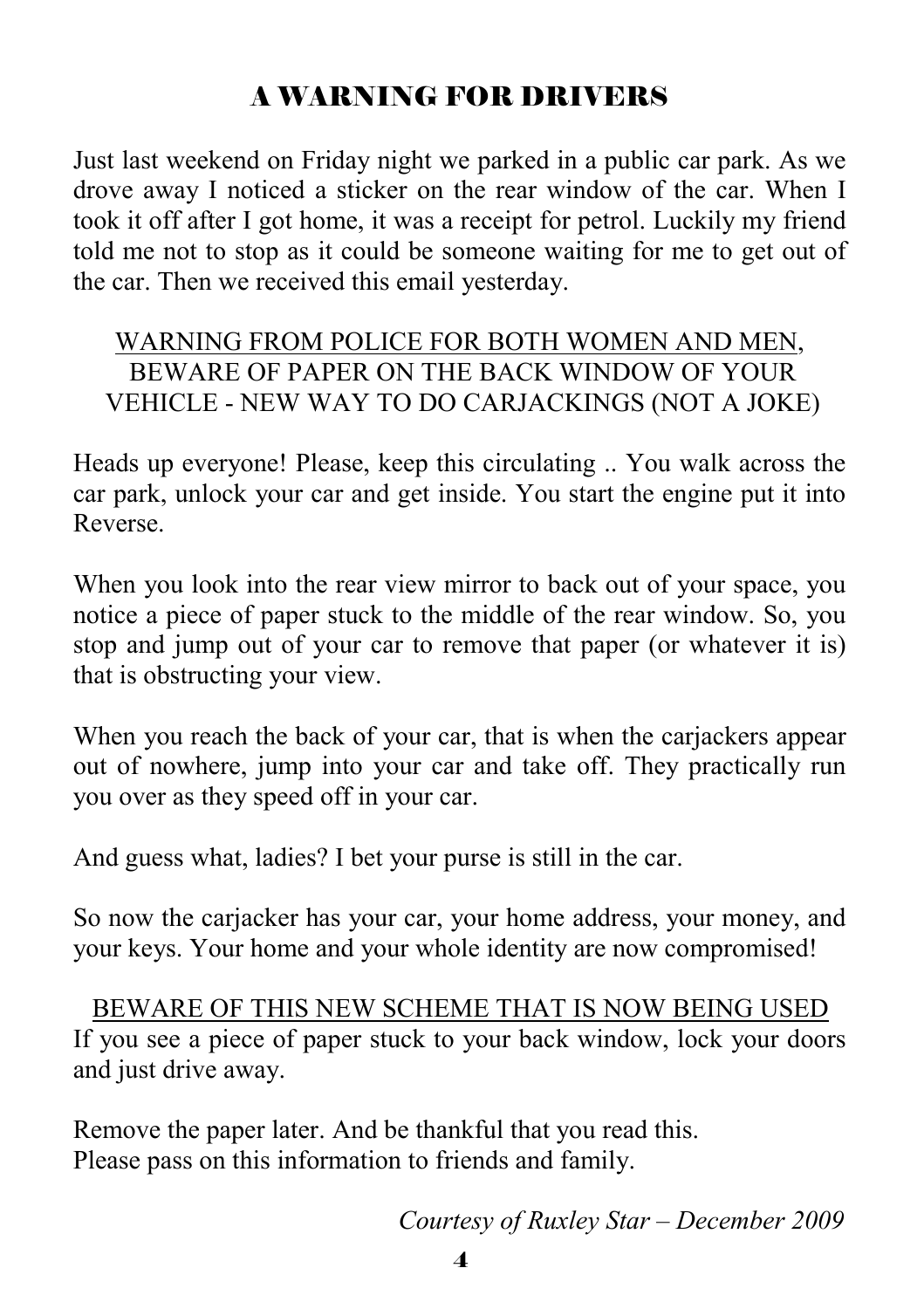# THANKS TO ALL WHO CONTRIBUTED

Martin Way made donations to Christian Care, Methodist Homes for the Aged and Action for Children this December as follows. Thank you to those who contributed their time and talent as well you who donated money.

| Total of £1126.00 Donation to Action for Children |           |
|---------------------------------------------------|-----------|
| Carol Singing at Morden Station                   | £500.00   |
| Sigma Presentation of                             |           |
| "The Christmas Dream"                             | £ 300.00  |
| Carols by Candlelight                             | £ $80.00$ |
| Christingle Service                               | £170.00   |
| Collection at Christmas Day Service               | £ 76.00   |
|                                                   |           |

| Total of £150.00 Donation to Christian Care |          |
|---------------------------------------------|----------|
| <b>Retirement Collections</b>               | £ 124.35 |
| From the Benevolent Fund                    | £ 25.65  |

Total of £96.00 Donation to Methodist Homes for the Aged Christmas Post Box £ 115.95

*John Butland* 

 $< 0 >$  ——————

# BOYS WILL BE BOYS

Three boys are in the school playground bragging about their fathers.

The first boy says, 'My Dad scribbles a few words on a piece of paper, he calls it a poem, and they give him £50.'

The second boys says, 'That's nothing. My Dad scribbles a few words on a piece of paper, he calls it a song, and they give him £100.'

The third boy says, 'I got you beat! My Dad scribbles a few words on a piece of paper, he calls it a sermon, and it takes eight people to collect all the money!'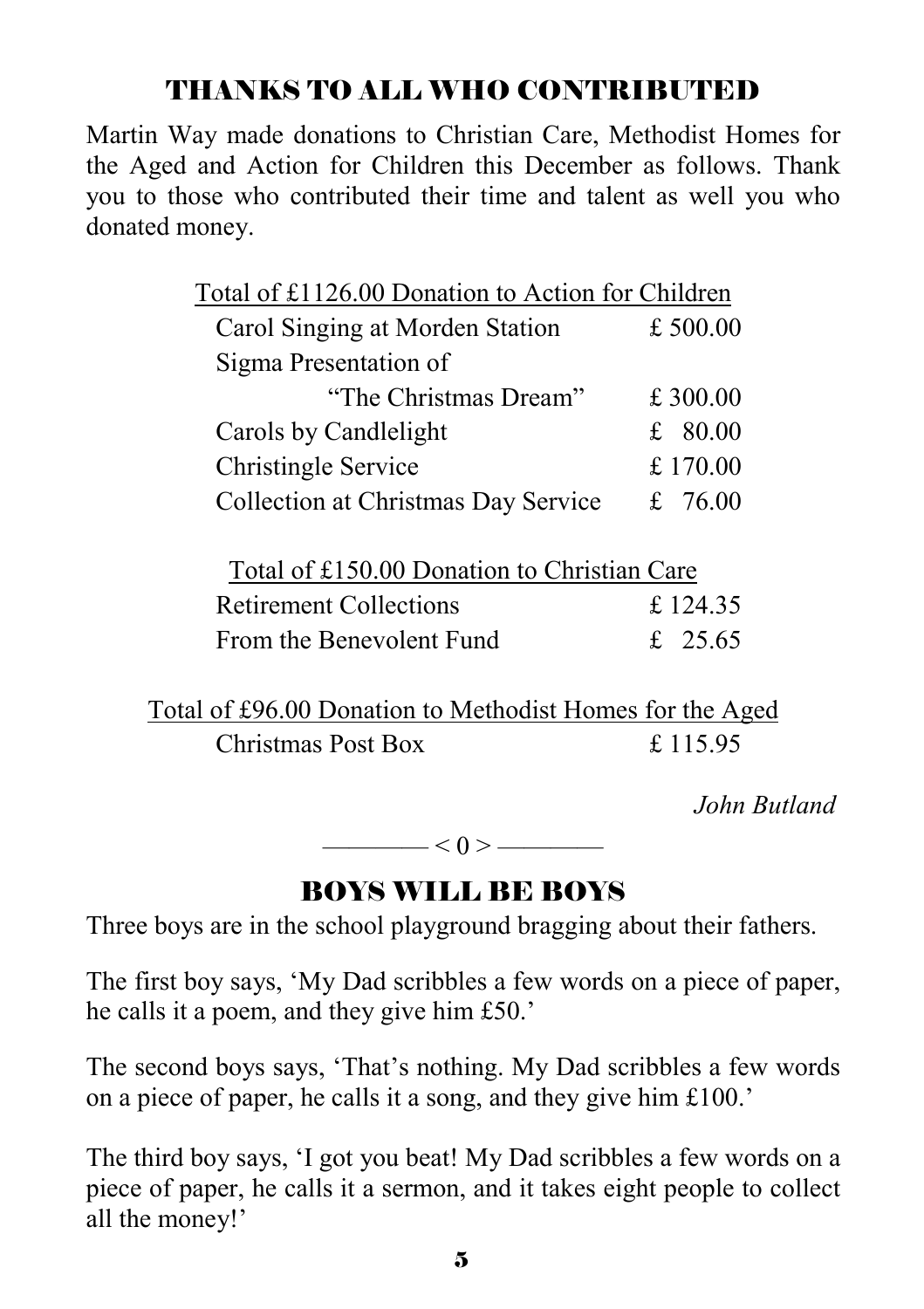#### A Few Smiles From St. Andrew's Church, Gibraltar courtesy of Derek and Mary

A Sunday School teacher asked her class why Joseph and Mary took baby Jesus with them to Jerusalem. A small child replied, 'They couldn't get a baby sitter.'

*Attending a wedding for the first time, a little girl whispered to her mother, 'Why is the bride dressed in white?' The mother replied, 'Because white is the colour of happiness, and today is the happiest day of her life.' The child thought about this for a moment, then said, 'So why is the groom wearing black?'* 

At Sunday School they were being teaching how God created everything, including human beings. Little Johnny seemed especially intent when they told him how Eve was created out of one of Adam's ribs. Later in the week his mother noticed him lying down and though he was ill, so she asked him, 'Johnny, what is the matter?' Little Johnny responded, 'I have a pain in my side. I think I'm going to have a wife!'

*A little girl, dressed in her Sunday best, was running as fast as she could, trying not to be late for Bible Class. As she ran she prayed, 'Dear Lord, please don't let me be late! Dear Lord, please don't let me be late!' While she was running and praying , she tripped on a curb and fell, getting her clothes dirty and tearing her dress. She got up, brushed herself off, and started running again. As she ran she once again began to pray, 'Dear Lord, please don't let me be late .... But please don't shove me either!'* 

An elderly woman died and having never married, she requested no male pallbearers. In her handwritten instruction for her memorial service, she wrote, 'They wouldn't take me out when I was alive; I don't want them taking me out when I'm dead!'

*A police recruit was asked during his entrance examination; 'What would you do if you had to arrest your own Mother?' He answered, 'Call for back-up!'*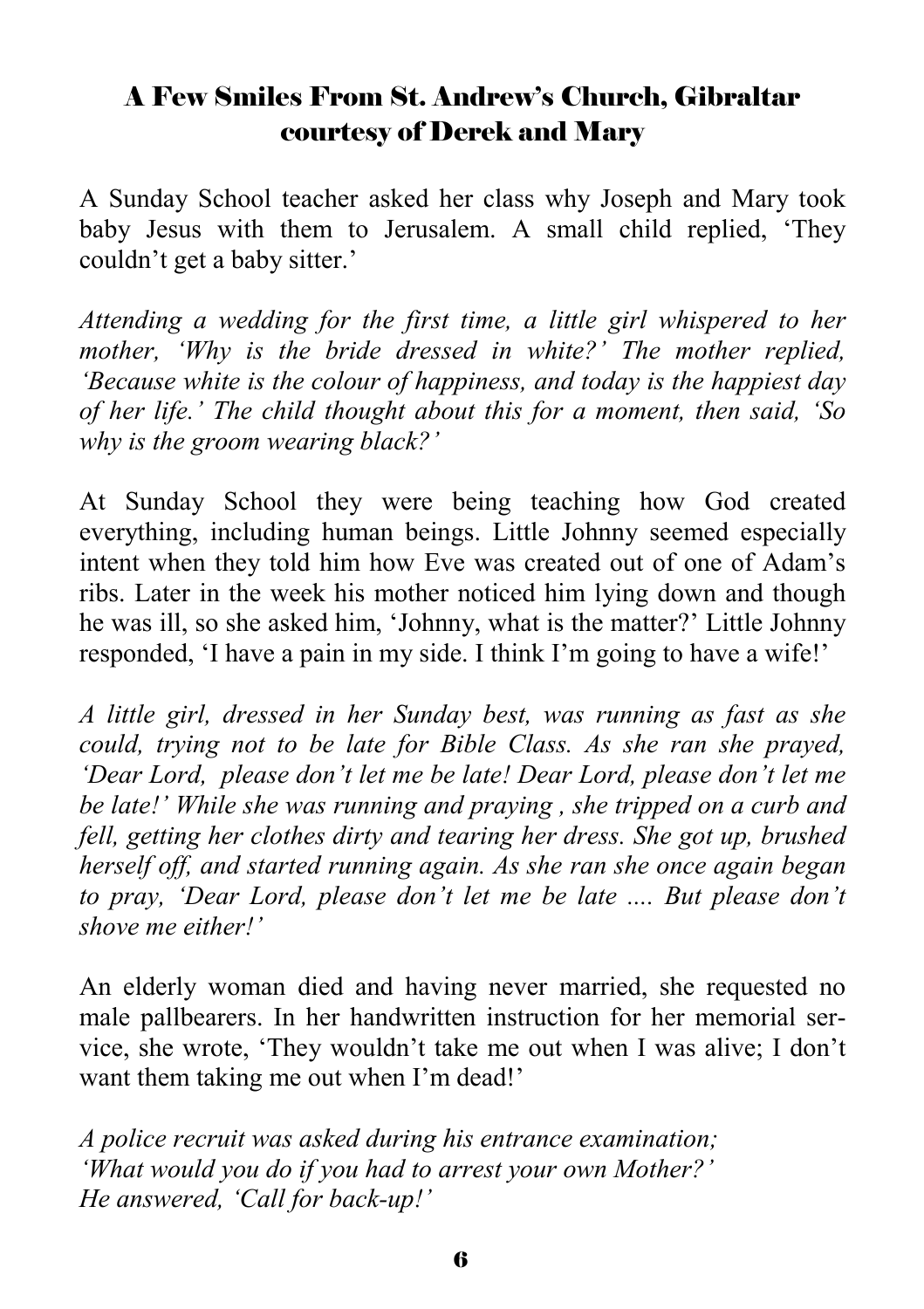

# SIGMA CHRISTMAS PRODUCTION

The SIGMA presentation "The Christmas Dream" was superb.

All those who attended were thrilled at the standard of singing and acting of all those who took part. The youngest was 9 years old. What joy it was to see young and old(er) working so well and so enthusiastically together.

The technical side was brilliant too and the dramatic finale was awesome. So thank you to all who took part from the different churches around the circuit. I know you have been practising every Sunday since September! Well done. Particular thanks must go to Anne Conquest from Martin Way who was producer and trainer of the presentation.

It was good to have a chat with so many people across the Circuit as we enjoyed coffee and mince pies together after the performance.

We look forward to the next one!

*Margaret Adams*



# CAROL SINGING - THANKS

Once again Thank you to all those who braved the elements and joined together to serenade the commuters of Morden with carols during two nights in December.

In all, £500.00 was raised for Action for Children.

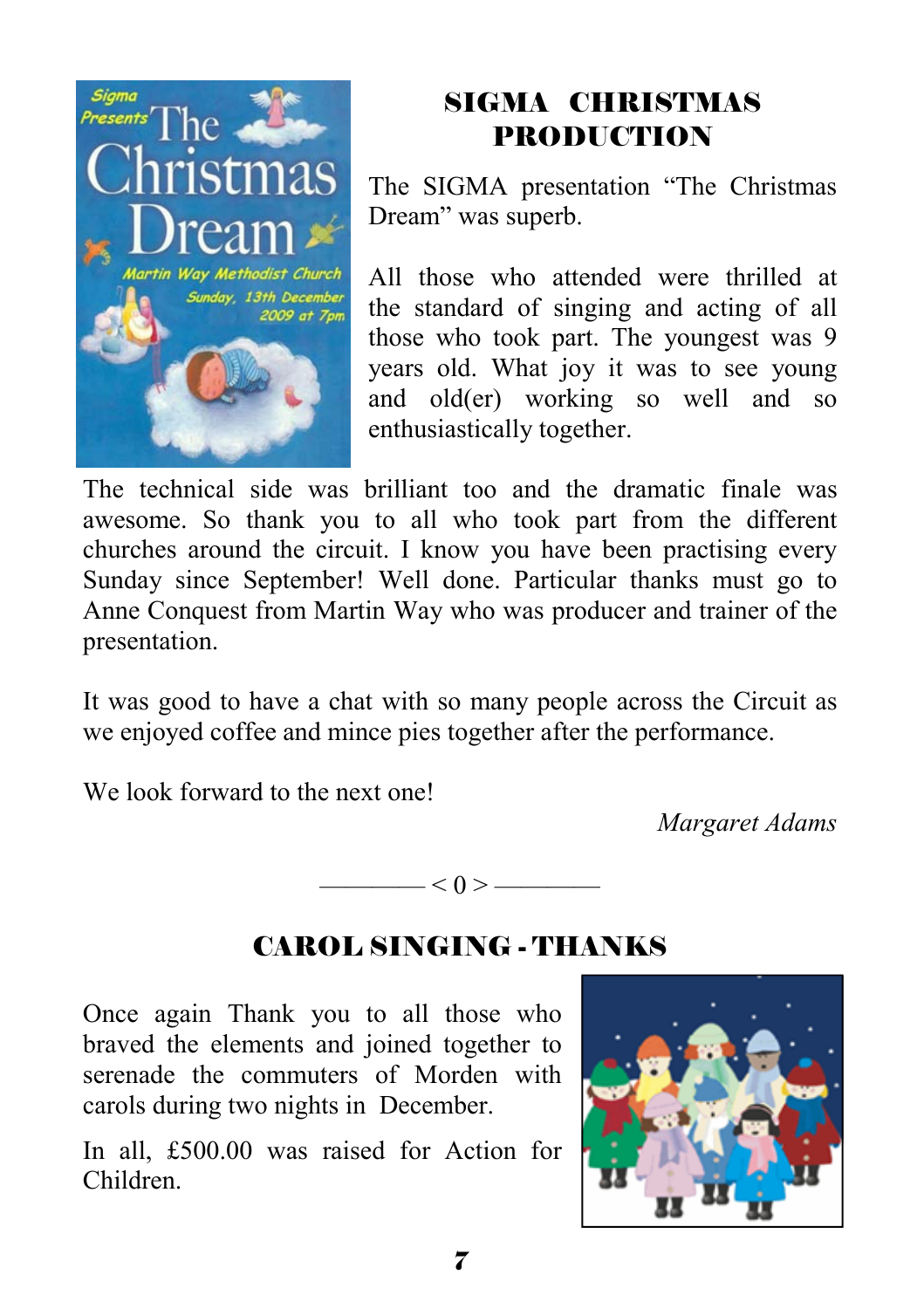#### MERTON ARTS SOCIETY

Merton Art Society established 45 years is a thriving art society for those amateur artists who wish to meet with other local artists, to exchange ideas, information and generally encourage the pursuit of this relaxing and rewarding hobby. During the monthly meetings at Martin Way Methodist Church, members



enjoy two hours of demonstrations and lectures from professional artists. These demonstrations enable members to see how other successful artists achieve their results and inspire them to employ the hints and tips on how it's done, in their own painting. The demonstrations vary in subject and medium. The years programme aims to include a good variety of subjects and mediums. On some occasions the demonstration will also be a led workshop, with the members following the demonstrator using their own painting materials.

There are also still life and life drawing workshops, when members will get advice and help from a local art teacher in attendance.

Twice a year the society exhibits at the Wimbledon Library Gallery.



Members usually produce collectively over one hundred paintings for sale. The exhibition always starts with a private viewing, for those members of the public that have purchased in the past, and also others who have visited previous exhibitions. The private viewing is in the evening and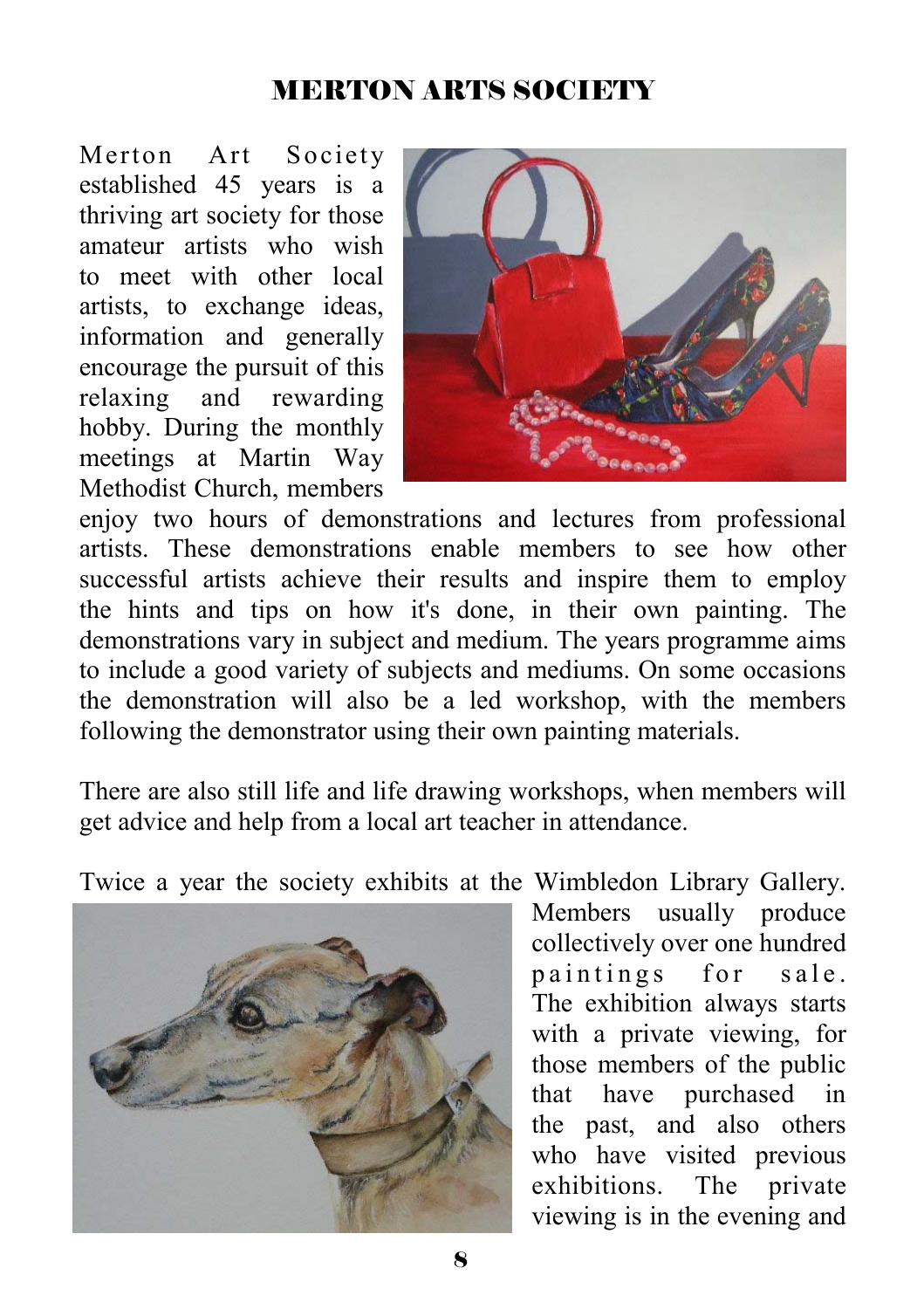always great fun and well attended. The exhibitions run for one week.

We also exhibited a number of our members paintings during the church's 75 year celebration.

The society is unique in Merton, as there are no restrictions to one's ability. Completer beginners are welcome, to more advanced artists. Help and advice can be offered to those who need it. The society welcomes new members. We are sponsored by Fielders art shop on Wimbledon Hill. Members receive a 10% discount on art materials purchased there.

We meet once a month, on second Tuesday evenings at 7.15 pm until 9.15pm.

Membership is only £30 per year. Guests are also welcome at £5 per evening. Further information may be obtained by visiting our website at http://sites.google.com/site/mertonartsociety or from the Chairman on 0208 648 1911.

*Julia Griffiths. Chairman* 

#### Benet Northcote will give a talk on **'Climate Change after Copenhagen:**

# **where do we go from here?**'

On Saturday, 6th February, 10.30 - 12.30. Come by 10.15 for coffee and cake. The church is St Andrew's, Garrett Lane, Earlsfield, SW18

Park in Waynflete Street (Next to the church – it's free parking.

All Welcome! Don't miss this chance to hear our local expert on the issue of the century!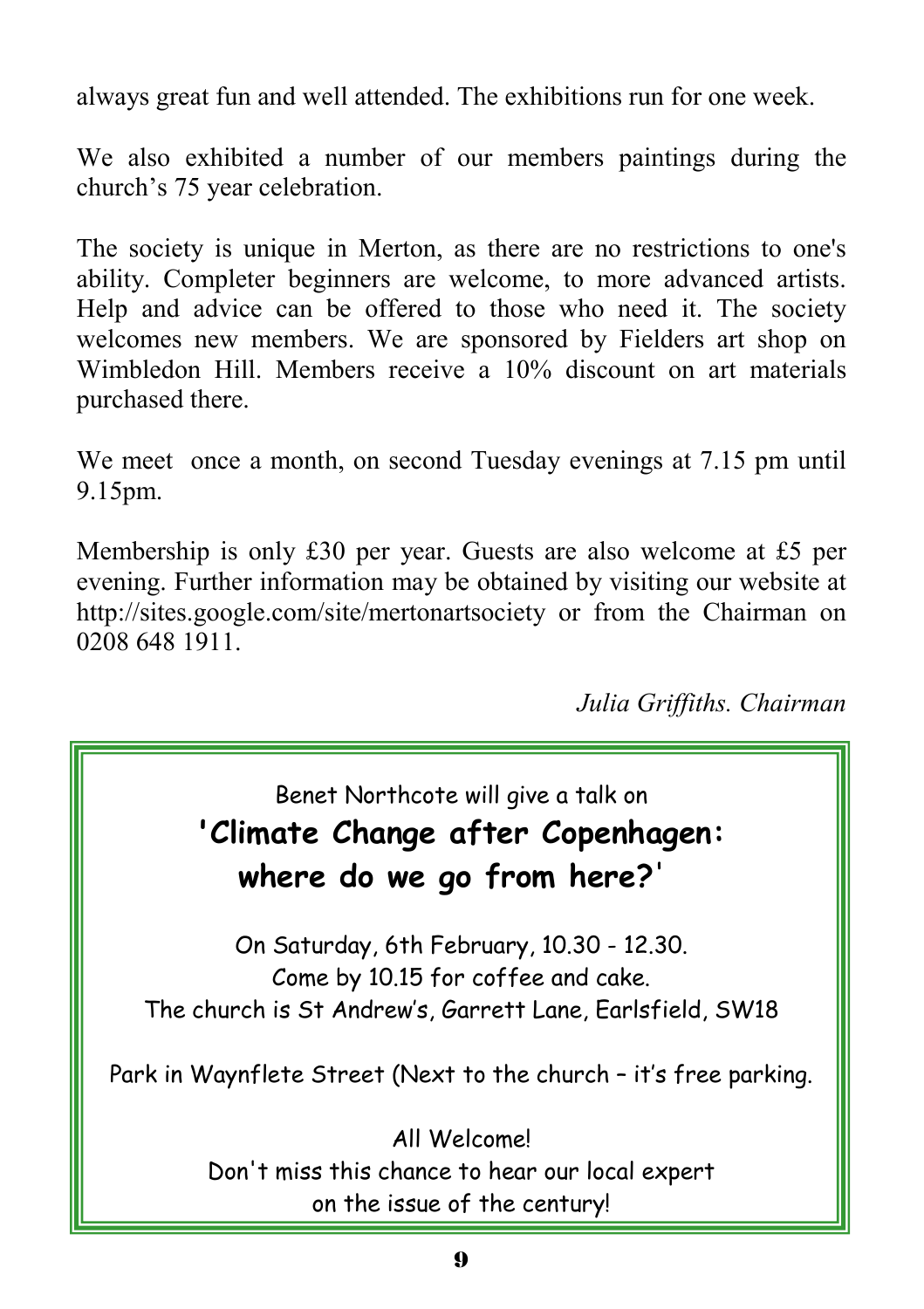# **WOMEN'S WORLD DAY OF PRAYER**



# *Friday 5th March 2010*  **'LET EVERYTHING THAT HAS BREATH PRAISE GOD'**

#### **11.00am** Sacred Heart Church, Edge Hill, Wimbledon SW19 4LU **Speaker: Louisa Nkehkuo**

**8.00pm** Holy Trinity Church, 234 Broadway, Wimbledon SW19 1SB **Guided Meditation** 

On Friday 5th March over 3 million people world wide will be praying and worshipping together during an annual day of prayer, using a service prepared by Christian women in Cameroon.

The Republic of Cameroon is said to be



'Africa in miniature'. It is a country of great cultural diversity with more than 240 ethnic groups and languages. The constitution promotes equality between men and women but traditional rights and attitudes discriminate against women in many areas of life. However giant steps have been taken towards assuring women's rights and women are involved in the struggle for peace, justice and integrity.

Cameroon faces many challenges as its people seek to move forward into a modern age without losing their distinctive characteristics. But at all times, in all circumstances, Cameroonians are able to praise God with joy and exuberance and the service reflects this.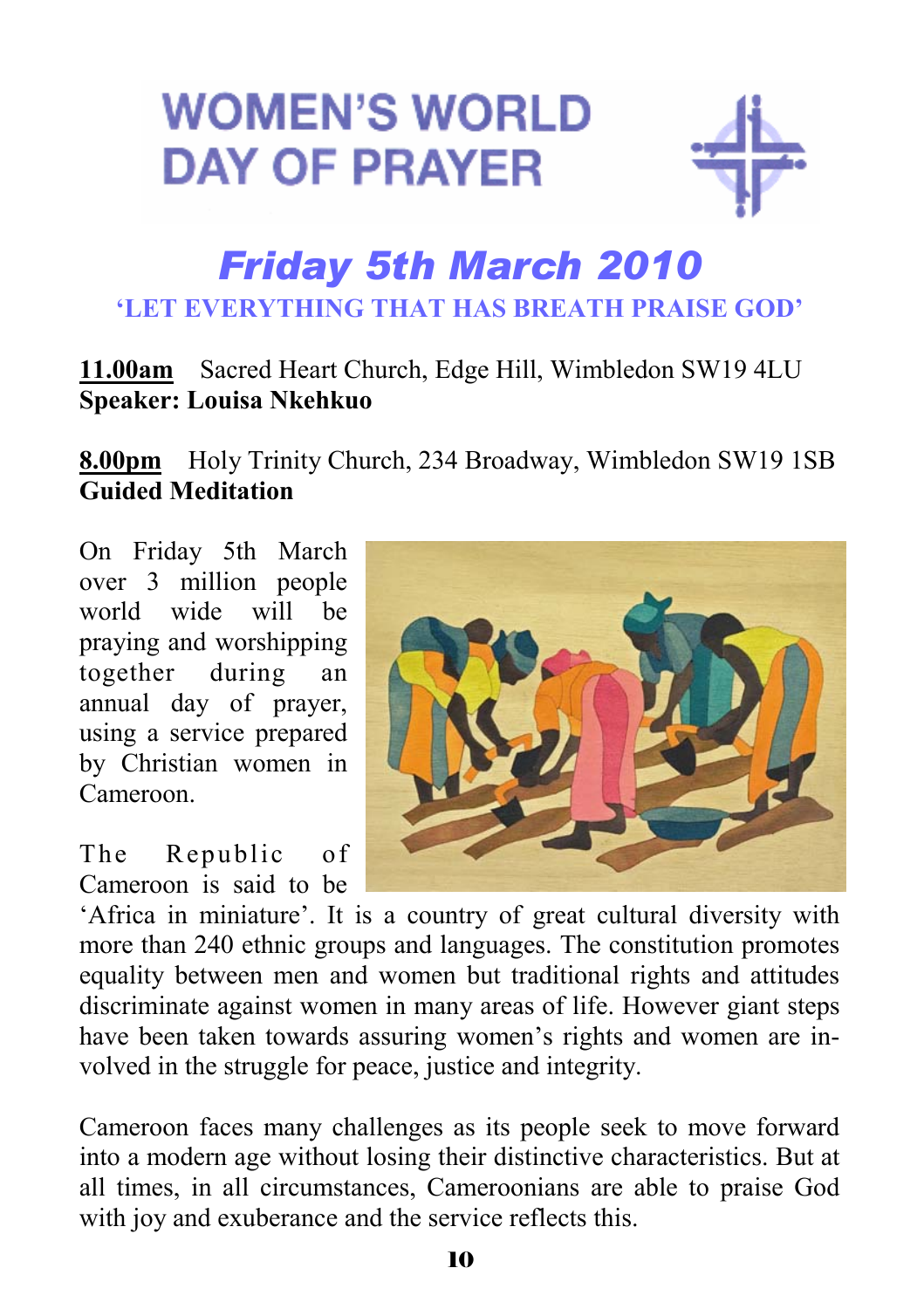# The Martin Way Methodist Church Treasure Hunt

Last month I looked back at the history of our church that can be found in our own archives. This time I want to describe my search for what the area looked like before the church was built.



What was the best way to  $begin?$  The obvious answer was Morden Library with its Local Studies Centre. I began with a set of street directories for Wimbledon and Merton. C h e c k i n g through the north side of Martin

Way (which ran from 96 Crown Lane to Bushey Road) I found the first mention of the Methodist Church was in 1935. Arriving at South Merton Station then and turning towards the church there was the same slope down towards Springfield Avenue (called Springfield Road in 1932) with Unwins the off-licence on the west corner, and then our Methodist church. Further along the road the only building listed is St. James Church Hall, then comes Cannon Hill Lane.

There must have been a very large amount of building going on because by 1937 there's a whole parade of shops, much as it is now, though the type of shop has changed considerably. In those days there was a kiosk tucked into the side of the station entrance, which was once a tobacconist and later became a taxi-hire office. On the corner of Springfield Avenue there was a baker/Post Office (Truslove) and a newsagent (Lycett and Bance). Unwin's neighbour was a fruiterer and then came a butcher, Quick's Library, a lady's hairdresser, cooked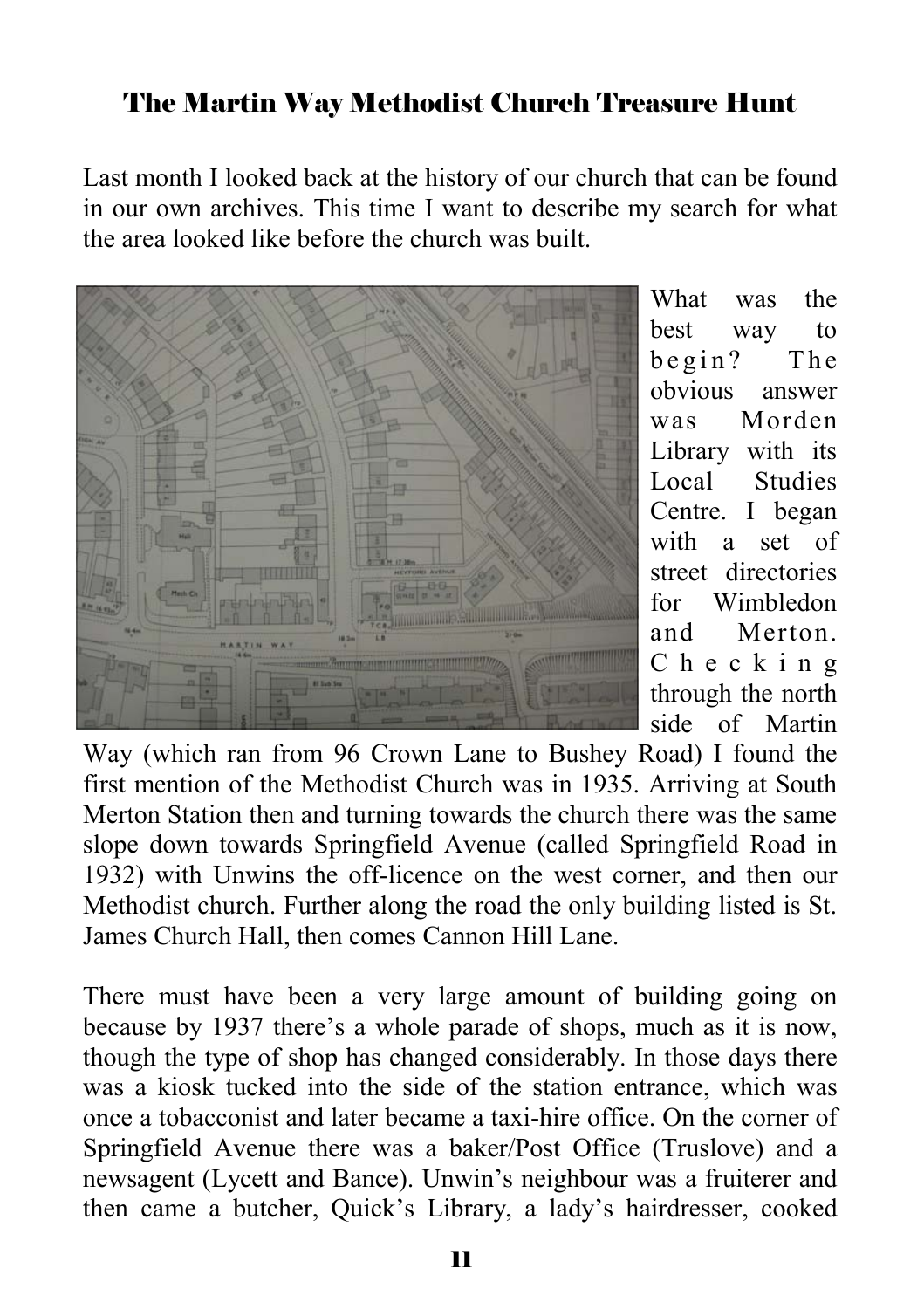meat shop and J o b t h e dairyman. It's no wonder that people in the area felt that they were well catered for!

Having found a date for the houses in Martin Way the next thing was to



search the maps. The Ordnance Survey 25" edition 4 is dated 1932-34 and although our church building is not marked, some of the houses on the west side of Springfield Avenue are shown and the land on the north side of Martin Way, going towards Cannon Hill Lane, is marked 'Athletic Ground'. There are no houses on the south side of Martin Way beyond Mossville Gardens until the present day roundabout. In the photo that our church archives have for the laying of the foundation stone the view of the houses in Cannon Hill Lane in the distance gives a good idea of the expanse that was built over.



The 3<sup>rd</sup> edition of the Ordnance Survey map was made in 1912-13, so has no mention of any buildings in our area (also Martin Way was known as Green Lane back then) and at that point the treasure hunter in me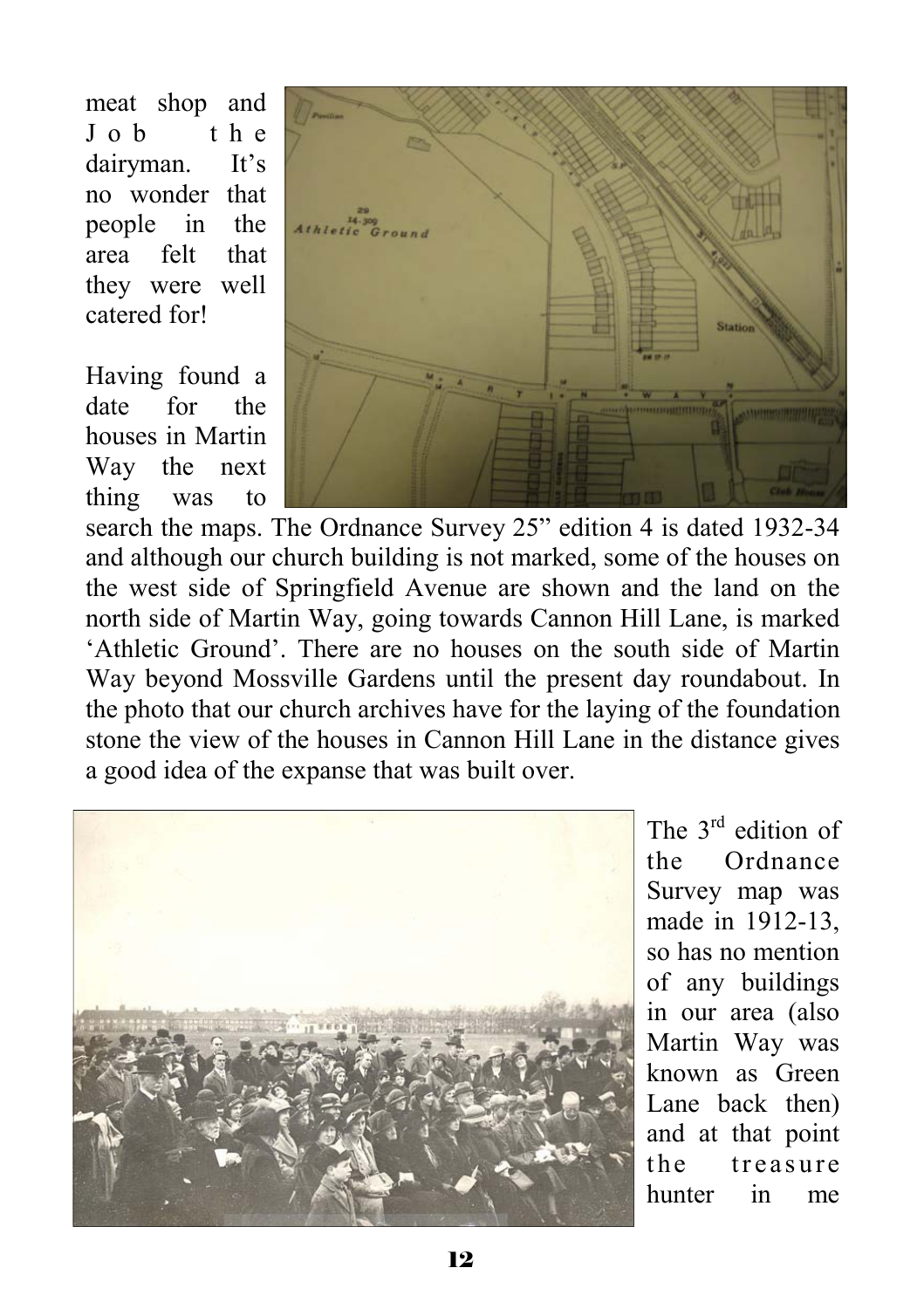called off further searching. But for those of you who want to know more, let me tempt you with telling you of the copies of local newspapers, dating from the 1880s (the bulk of them on microfilm, which is easy to use), the collection of photographs, and the many, many books and pamphlets on all aspects of local history.

Some things the library cannot provide. For example it is not possible to find out who owns a specific property (for that you need to refer to the land registry). Some archives that you might need are elsewhere (the Surrey History Centre, for example). But for an introduction to the history of the local area you cannot do better than visit the Heritage and Local Studies Centre on the second floor of Morden Library. It's been great fun to find out a bit more about the area I walk through every day and I, and others, owe a great debt to the willing staff at our Local Studies Centre who provide the facilities for our explorations.

*Rosemary Keen* 



#### BERT HYDE



Bert Hyde, the founder and chairman of Christian Care, died on Saturday 9 January in St. Helier Hospital after suffering a stroke on Christmas Eve. He will be fondly remembered by everyone who knew him as a wonderful man, a helper and a supporter to many people, and a great member of Merton's voluntary community to the end.

A Service of Thanksgiving and remembrance took place on Thursday 21 January at Merton Park Baptist Church. The family asked for no flowers but have suggested that donations in Bert's honour can be made to the Christian Care Association, St Barnabas Community Centre, Thirsk Road, Mitcham CR4 2BD.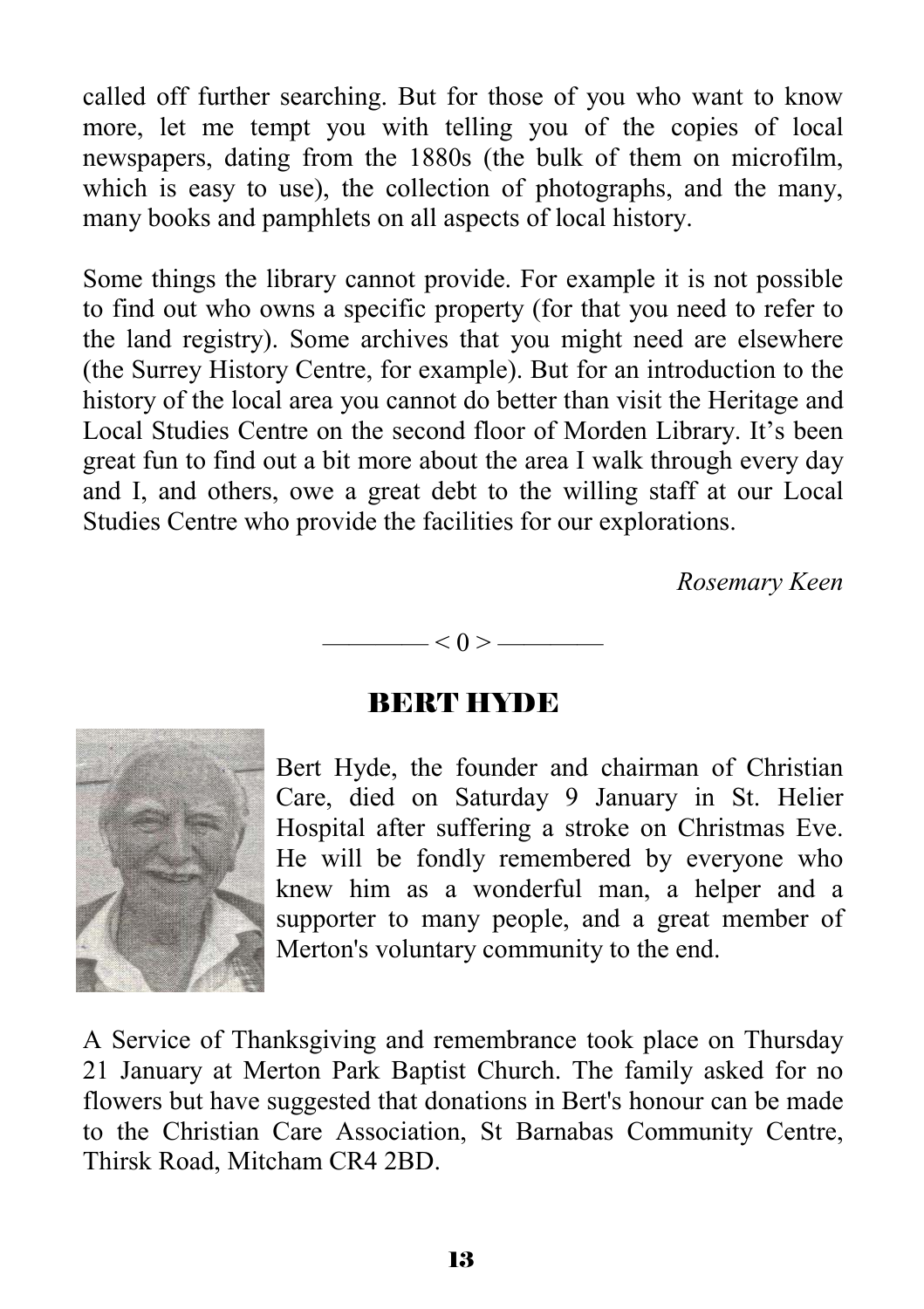**CHURCH** DIARY



| Tue      |    | 2 10.30am-noon     | Coffee and Chat                                                 |
|----------|----|--------------------|-----------------------------------------------------------------|
|          |    | $8.00 \text{ pm}$  | Time for Prayer                                                 |
| Weds 3   |    | 7.45 pm            | Midways Group - Mike Mortley - All that Jazz<br>(part 2)        |
| Sun      | 7  | $10.30$ am         | All Age Worship led by                                          |
|          |    |                    | Tony Loft and Brenda Cannon with Platform 10 <sup>3</sup> /4    |
| Tue      |    | 9 10.30am-noon     | Coffee and Chat                                                 |
|          |    | $8.00 \text{ pm}$  | Time for Prayer                                                 |
| Fri      | 12 | $12.30 \text{ pm}$ | Luncheon Club                                                   |
| Sun      | 14 | 10.30am            | Morning Service led by David Eagle                              |
|          |    | Tue 16 10-12 noon  | Coffee and Chat                                                 |
|          |    | 7.30 <sub>pm</sub> | Men's Supper Club - Collette Adam -<br>Two Sisters in Swaziland |
|          |    | $8.00 \text{ pm}$  | Time for Prayer                                                 |
| Weds 17  |    | 7.45 pm            | Midways Group - Roy & Geraldine Ellis -<br>Canada               |
| Sun $21$ |    | 10.30am            | Communion Service led by Rev Paul Timmis                        |
| Tue 23   |    | $10.30$ am-noon    | Coffee and Chat                                                 |
|          |    | $8.00 \text{ pm}$  | Time for Prayer                                                 |
| Fri      | 26 | $12.30 \text{ pm}$ | Luncheon Club                                                   |
| Sat      | 27 | $10am-1pm$         | Big Brunch                                                      |
| Sun $28$ |    | 10.30am            | Morning Service led by Rev Stuart Thomas                        |
|          |    | $6.30 \text{ pm}$  | Communion Service led by Rev Paul Timmis                        |

*Please refer to the Website (www.martinway.org.uk) or Weekly Notice Sheet for any additional information*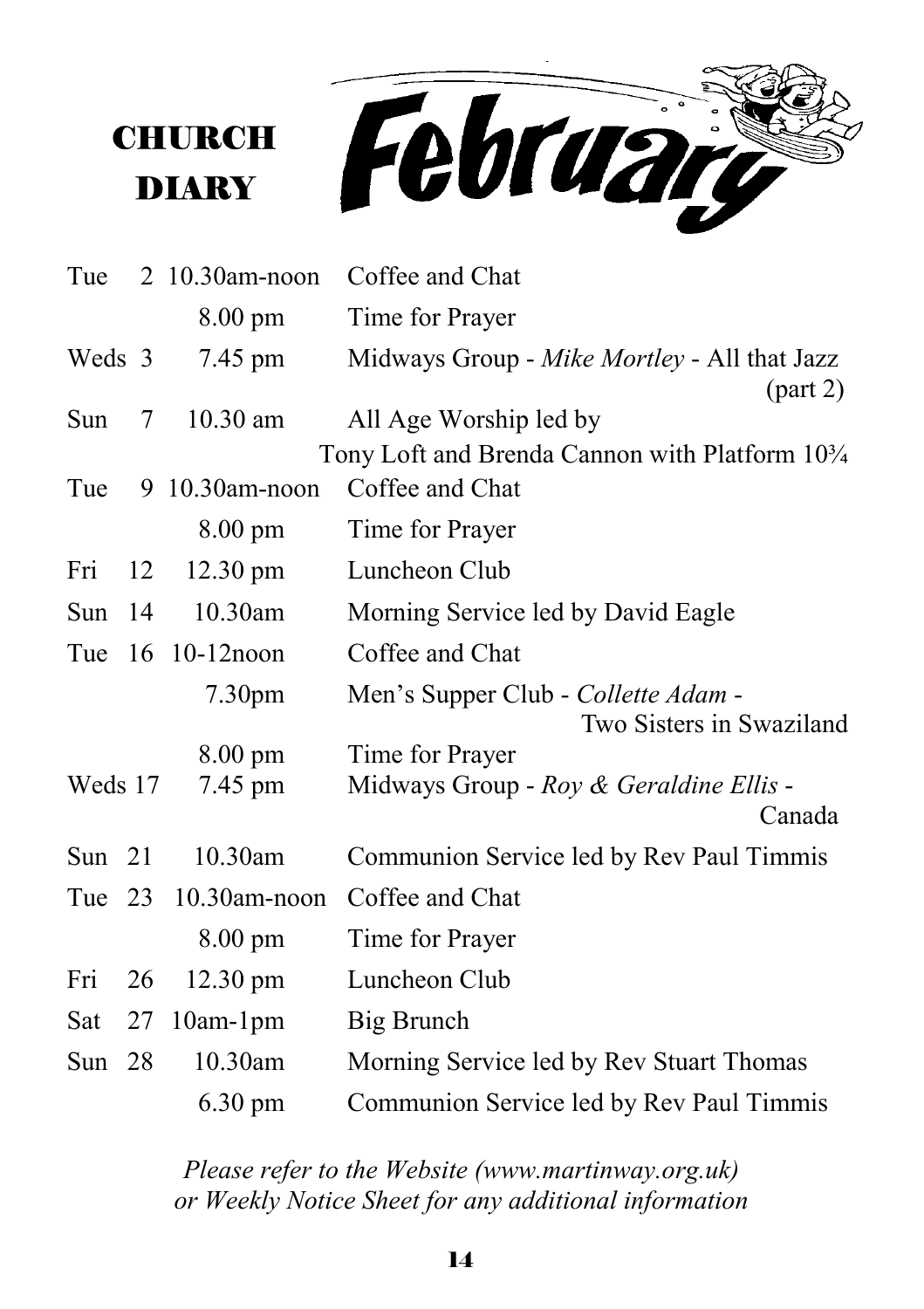We wish all of those who celebrate a birthday in February a very

*Happy Birthday* 



#### WELCOME KABELO

—— $< 0 > -$ 

On Sunday, 13th December 2009, at 12.35pm we were blessed with the birth of our daughter and we thank God for her safe arrival.

Her name is Kabelo. She weighed 9lb7oz and length was 52cm. She was natural birth and everything was fine at birth and was feeding immediately and she never looked back, she is forever feeding!!!!!



*Zandile and Floyd Sepanya and the children* 

 $-$  < 0 >  $-$ 

#### **Did You Know?**

When you are touch-typing, **stewardesses** is the longest word typed with only the **left hand** and **lollipop** is the longest word typed with your **right hand**.

**Typewriter** is the longest word that can be made using the letters only on one row of the keyboard.

**Dreamt** is the only English word that ends in the letters **mt**.